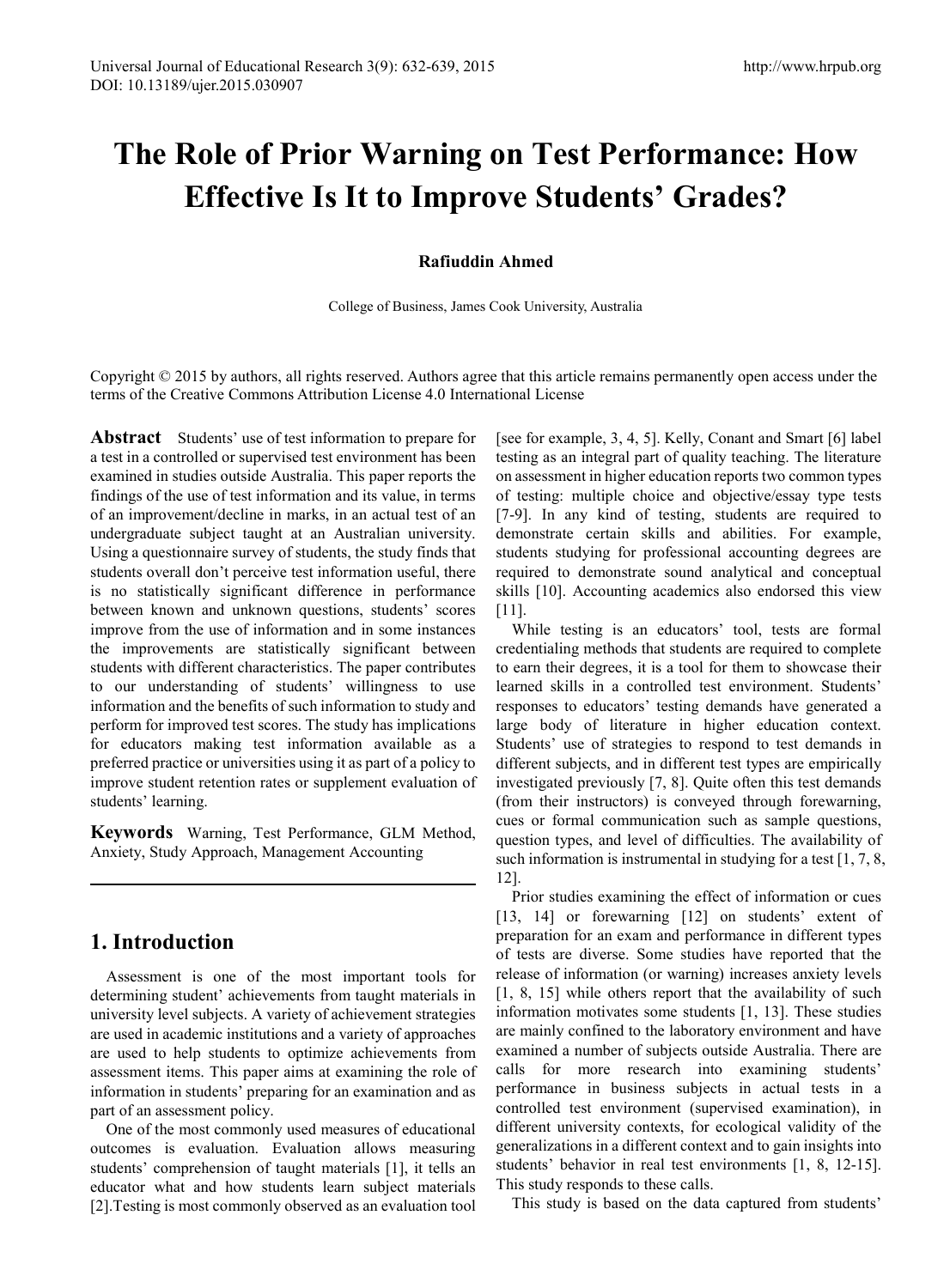final examination records of marks in a third year management subject taught at a university in Queensland, Australia. The subject was part of a compulsory degree unit, offered to students enrolled in face to face delivery mode. Three objectives are set for this research (a) to examine students' perception about the value of examination information, (b) the retrospective use of examination information (cues or warning) for the preparation of the examination, and finally, (c) to gauge the efficacy of examination information for students grade achievements.

The study reports a number of findings. The first finding is that students don't perceive examination information useful and there is no difference in perception about the usefulness of exam information across groups profiled by age, gender, schooling background and major. Secondly, there is no statistically significant difference between known and unknown question sets. However, in the known question set, there are statistically significant differences in average marks within different age groups. The final finding is exam information reduced average marks in known questions set in five out of ten groups of students' groups (age, gender, schooling and major). Based on these three findings, the major conclusion of this paper is that examination information is marginally useful to majority of students to prepare for an examination and may be worthwhile releasing to them before an examination.

This paper adds to the growing body of the literature in higher education context by offering insights into performance dimensions across question types, and information availability for an actual examination. The study has also new dimensions to prior literature through the inclusion of within subject (student groups) comparison of performance following the availability examination information. Unlike past studies, this study uses a within-case (a single exam) design to compare students' performances in known and unknown question sets (two questions in each set). The study has enhanced the ecological validity of generalizations reached in the prior works in this area by corroborating the findings in prior studies [1, 7, 8, 13] and examined empirically the concerns raised in Broekkamp & Van Hout-Wolters [14] that examination information may be useful to prepare for an examination.

The remainder of the paper is organized as follows. In the next section the relevant research is reviewed. The research setting, data and instruments used, and the results are described in the following three sections. The summary and conclusions are then elaborated. The limitations and directions for future research conclude the paper.

## **2. Review of Relevant Literature**

Literature on assessment and evaluation reports theory and evidence of different dimensions of test performance following the release of information and students' subsequent processing of the information to prepare for an upcoming examination. Weber and Bizer [12] found that the

availability of examination information triggers anxiety in students. Depending on the level of anxiety, students perform accordingly (e.g. less anxious students perform better than anxious students). Alpert and Haber [16] observed similar findings in their study. However, Ismail and Qayyum [15] observed no role of information on test performance of students in actual classroom setting (in actual tests). They further observed that availability of information is not related to students' examination performance at all, that is, information is proven useless following the completion of assessment grading. Burns [1] took this body of the literature even further. He found that students' test anticipations and engagements are dependent on their comprehension of the information provided to them. Depending on how students form expectations following the availability of information, they will either work hard to achieve or withdraw their efforts if they feel that the upcoming examination would be too challenging for them.

The literature reviewed above is silent on the blanket use of information for test performance. It is unclear as to the efficacy of information and its effect on actual test performance. Our intention here is to explore if information by itself is perceived useful before an examination, the characteristics of the students who expect the information to prepare for the test, and finally if there are differences in perceptions between students grouped by age, gender, schooling background and study major. Thus, our first hypothesis, in alternative form, is:

#### *H1a: Students perceive examination information useful*

Following the availability of test information or the lack of it, students prepare for an examination. The literature on the relationships between students' test preparation strategies and preparedness for test is sparse. Hakstian [7] conducted two experiments on students enrolled in an educational research subject. The first experiment used 26 students as subjects who were split into three treatment groups (objective, essay, and essay and objective combined). The students were given cues about the test format, warned about the test format seven days before the test, and the exact type of test questions to be expected. The study explored the relationship between students' study approaches and performance in different types of examinations. The findings are that anticipation of test formats does not affect test performance, item types included, and study approaches used to study for the test. Hakstian's [7] second study found that students stress on factual texts (perhaps problem solving) and essay tests. They observed no difference in performance in test types based on study approach adopted. Foos [8] and Weiner [17] found that students increase efforts when they expect a difficult test than when they expect an easy test, and thus perform better in difficult tests than in an easy test. Ross, Green, Salisbury-Glennon, & Tollefson [18] investigated the linkage between the use of deep study strategies for items requiring deep level study strategies and exam performance. They observed that students performed better when they expected a deep level test item and reported studying at deep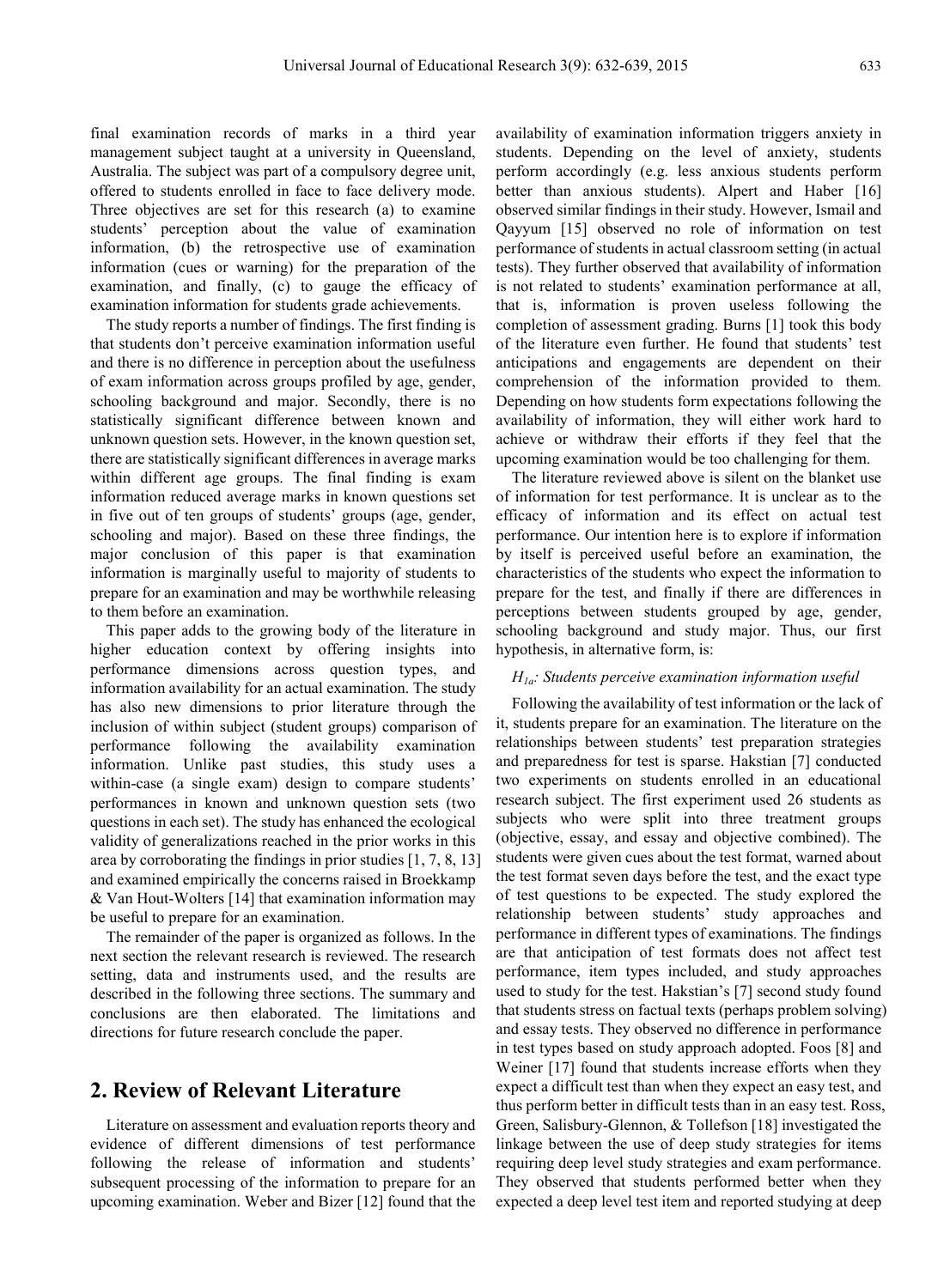level for that item. The use of deep study strategy resulted in an improved grade performance. They also found that students who used surface level study strategies for a surface level item performed poorer than the students following deep level study strategies. Fattah et al. [13] replicated this study in a psychology subject at an Egyptian university context. They observed the same findings. However, they have examined study strategy as a mediating variable between test expectation and performance.

While the literature reviewed above is conclusive in general that students adopt different study strategies, there is hardly any study that explored within a test item comparison when information is released selectively for some items and not for the others [except 12]. Unlike Abd-El\_Fattah [13] and Ross et al. [18], we plan to use information as a mediating variable between students grouped by age, gender, schooling and major and test performance in different groups of examination items. It will be quite interesting to explore if students from different socio economic backgrounds process information differently and performance differently in an examination. Thus we have developed two hypotheses, in alternative forms, to test these premises.

*H2a: There are differences in average marks between known and unknown questions*

*H3a: Students' grades improve from the use of examination information*

## **3. Methods**

#### **3.1. Sample**

The sample for this study was drawn from students enrolled in a third year management accounting subject at a business school in Queensland. Fifty students were enrolled in this subject, both internally and externally. An ethics approved questionnaire was administered to the students who attended the last lecture of the semester and mailed to students who did not attend the lecture. In total 37 completed questionnaires were returned but five of these could not be used for incompleteness. Thus 32 questionnaires were useable for this study (64% response rate). The collected responses represent a large enough sample in comparison to the population of students (50 in this instance). Small sample studies are quite common in education and evaluation literature but the data in some studies were not screened for normality tests before using the statistical procedures [see for example, 19, 20]. We have addressed this issue to improve the inferential importance (the generalization) of this study.

Statistical tests require assumptions of normality of a population of observations before test statistic and procedures can be used for exact or approximate inferences [21]. Weimer [22] and Howell [21] argue that a sample size greater than 30 is considered normal. Following these arguments, a number of normality tests (skewness, Kurtosis, QQ plot, and Shapiro-Wilk test) were done. We have found

that the dependent variables of the current study are normally distributed as shown in Table 1 below. Due to space limitations, other values are not presented in the table.

**Table 1.** Normality test values\*

| Dependent variables        | Skewness (standard | Kurtosis (standard |  |
|----------------------------|--------------------|--------------------|--|
|                            | error)             | error)             |  |
| Test information<br>factor | $-.818(0.414)$     | $-460(0.809)$      |  |
| Known questions            | .031(0.414)        | $-.890(0.809)$     |  |
| Unknown questions          | $-.440(0.414)$     | .167(0.809)        |  |
| Final examination<br>marks | $-.249(0.414)$     | .417(0.809)        |  |

*\*Skewness and Kurtosis Z-values between -1.96 to +1.96 represent normally distributed data Cramer and Howitt [23].*

#### **3.2. Instruments**

The questionnaire had 16 questions in total in four different sections. The research instrument had sections on students' demographic and personal information. The informed consent section of the research instrument also sought students' permission to access their other assessment items. The students were asked to rate sixteen questions on a five point Likert type scale  $(1=$  don't agree at all and  $5=$ strongly agree). The questions mainly inquired about the students' study approaches to preparing for the upcoming final examination, their plans of studies for two different types of questions, known (by topic/chapter) and unknown questions (by topic/chapters). The personal information sections mainly asked for students' age, gender, major, and prior accounting knowledge while the demographic information section asked about the students' prior schooling, and location backgrounds.

#### **3.3. Measurement of Variables**

We used four questions to measure warnings (or availability of exam information) following the use of the relationship between warning and exam performance by Foos [8], Ismail and Qayyum [15] and Weber and Bizer (Year). As four factors are mufti-dimensional we have reduced these four factors into one factor using Principal Component Analysis (PCA). The reduced factors generated 32 regressions co-efficient. The alpha for this new factor is 0.76 (0.81 standardized).

We have used two separate policies on warning, unlike the approach used in Foos [8], Ismail and Qayyum [15], and Weber and Bizer [12]. The final exam comprised of four questions with equal weightings. It was a two hour long supervised examination. Students were not allowed to have formula sheets or notes to the examination. Following the classification schemes Schute [24] [see also 25], we used two sets of questions. Students were warned (cues provided) about two questions (treatment questions) and no cues about the other two questions (control questions). The profiling was expected to help us understand the differences in performance in the treatment (known questions), and control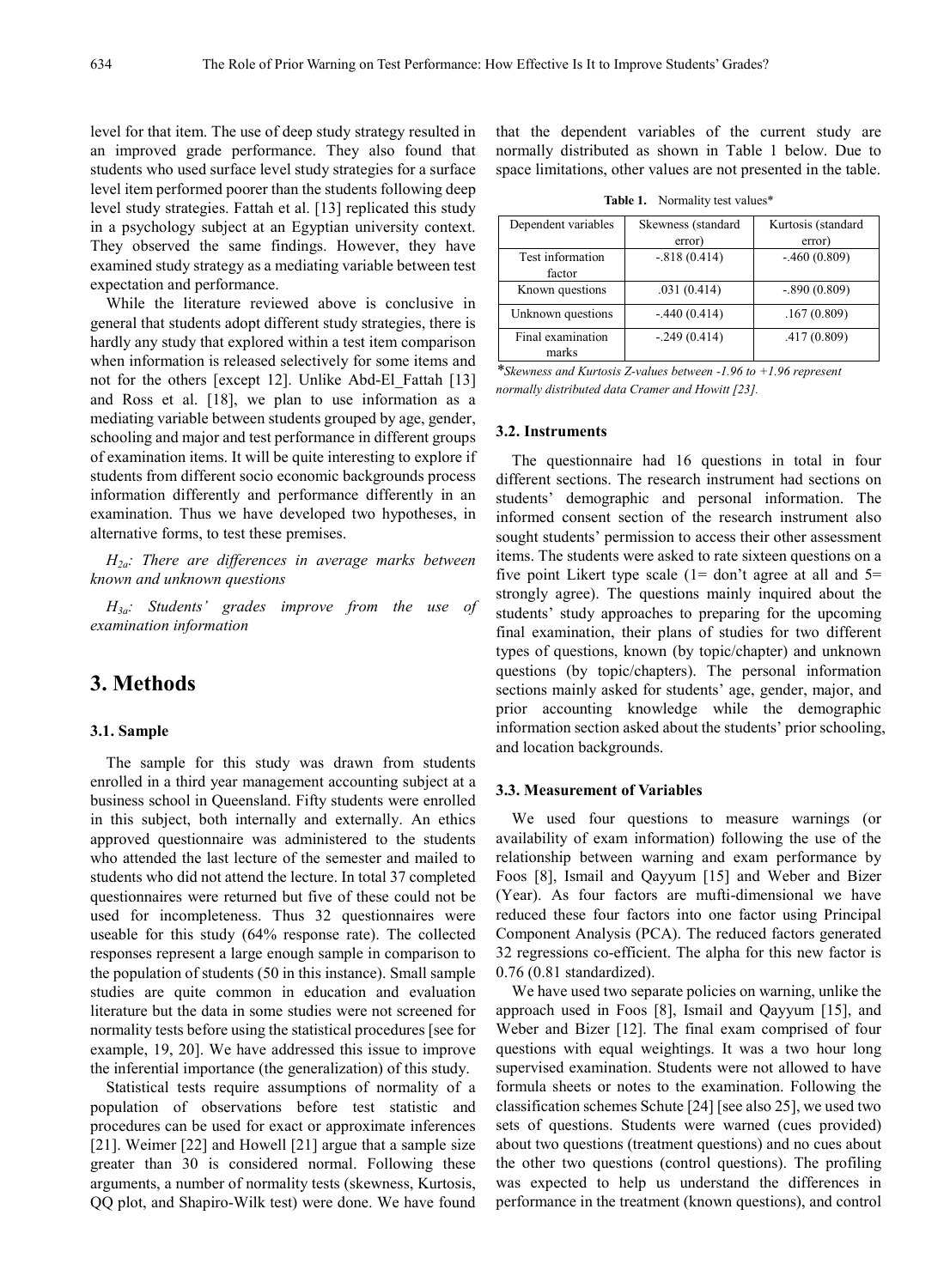(unknown questions) compare the efficacy of warning as a policy on exam information disclosure for future years. Other studies in the past used warning for an entire exam [8, 15], however, ours has focused on partial warning on 50% of the exam questions.

The third measurement variable is the contribution of information to students' marks in different questions, and thus overall performance in the test. We measured the contribution of information by a pretest-posttest design by comparing marks before and after including information as a co-variate, and then analyzing the differences in marks in a GLM method (LSD approach). Following Fattah's [13] approach, we have explored the mediating relationship between information, performance and four independent variables (age, gender, schooling and major). While age and gender have been used in past studies [1, 24, 26], we have added schooling background and major as two new variables.

## **4. Results**

Our first hypothesis was aimed to capture students' perceptions about informational value of prior warning about the nature of questions (difficult or easy) in an examination. The null hypothesis that information is not useful is accepted at 5% level of significance ( $F=1.42$ ,  $p=0.1556$  (two tailed). In a GLM model, we have then used the information

co-efficient as a dependent variable of four explanatory variables (age, gender, major and schooling background) to test four summary hypotheses. We did not find any significant relationship between perception, and age  $(F =$ 0.053, and  $p= 0.094$ ), gender (F = 0.007,  $p = 0.934$ ), schooling (F= 0.0480, p= 0.628), and major (F= 0.046, p = 0.833). That is, all null hypotheses are accepted, negating the perceived value of information in preparing for the final examination. However, further analyses were required to identify if there were differences in perceptions within student-groups. The pairwise comparison in this GLM model (LSD approach) is summarized in Table 2 below.

The results of the pairwise comparison in Table 2 across all independent variables are insignificant at 5% level of confidence. This implies students in different groups did not perceive information useful for the preparation of the upcoming examination. Even though the results are not significant, some insights into perception differences are observed. Female students perceived information more useful than their male counterparts. Students in other majors perceived information more useful than the students studying for an Accounting major. Students schooled outside Queensland tended to value exam information more than their counterparts schooled within Queensland schooling system. Finally, older students perceived test information more valuable than the other two groups of students (age group 1, 18-21 years).

**Table 2.** Perceived usefulness of information\*

| <b>Variable</b> | Grouping                  | Mean difference<br>( <i>p</i> value) | F statistics (p value)*            |
|-----------------|---------------------------|--------------------------------------|------------------------------------|
| Gender          | Female vs Male            | $0.0507$ (p= 0.781)                  | 0.921 ( $p = 0.352$ ), Eta (0.058) |
| Major           | Accounting vs Other major | $-0.436$ (p= 0.439)                  | $0.632$ (p= 0.439), Eta (0.040)    |
| Schooling       | $1 \text{ vs } 2$         | $-0.204$ (p=0.730)                   |                                    |
|                 | $1 \text{ vs } 4$         | $-0.545$ (p= 0.457)                  | $0.297$ (p= 0.747), Eta (0.038)    |
|                 | $2 \text{ vs } 4$         | $-0.341$ (p = 0.660)                 |                                    |
| Age             | $1 \text{ vs } 2$         | $0.258$ (p = 0.691)                  |                                    |
|                 | $1 \text{ vs } 3$         | $-0.358$ (p = 0.575)                 | $0.389$ (p= 0.685), Eta (0.049)    |
|                 | $2 \text{ vs } 3$         | $-0.616$ (p = 0.396)                 |                                    |

\*Based on GLM contrast table, Eta represents  $R^2$ 

**Table 3.** Comparison of total marks in question sets

| <b>Variables</b>              | <b>Unknown</b><br>(average) | Known<br>(average) | <b>Differences</b> |
|-------------------------------|-----------------------------|--------------------|--------------------|
| Age                           |                             |                    |                    |
| $-18-21(Group 1)$             | 21.68                       | 21.79              | 0.11               |
| $-22-24$ (Group 2)            | 18.00                       | 17.85              | $-0.15$            |
| $-25$ - above (Group 3)       | 16.95                       | 17.27              | 0.32               |
| <b>Schooling</b>              |                             |                    |                    |
| - Local (Group 1)             | 18.94                       | 18.83              | $-0.11$            |
| - Within Queensland (Group 2) | 20.41                       | 20.60              | 0.19               |
| -Outside Queensland (Group 3) | 18.25                       | 18.62              | 0.37               |
| <b>Gender</b>                 |                             |                    |                    |
| - Female                      | 18.93                       | 18.14              | $-0.79$            |
| - Male                        | 19.61                       | 19.53              | $-0.08$            |
| <b>Major</b>                  |                             |                    |                    |
| - Accounting<br>(Group 1)     | 19.05                       | 19.24              | 0.19               |
| - Other Major<br>(Group 2)    | 19.51                       | 19.41              | $-0.10$            |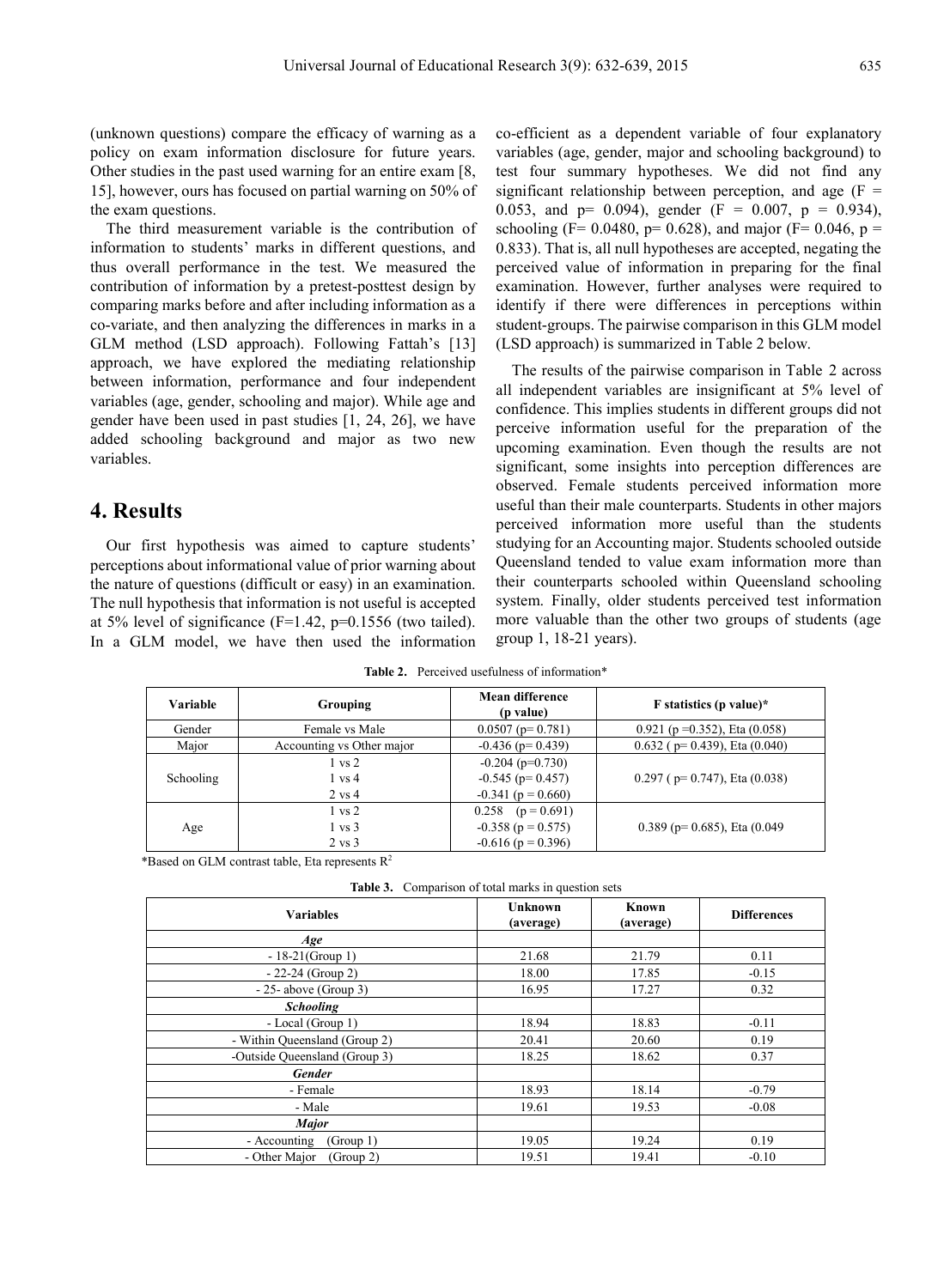#### **4.1. Marks in Two Question Sets**

We have used a paired sample t-test for known questions set (questions 1 and 3) and unknown questions set (questions 2 and 4). The null hypothesis is accepted at 5% level (1.20, p  $=0.20$ ). We have cross validated the calculations using a one-way ANOVA. In our ANOVA, the null is also accepted at 5% level of significance ( $F = 1.05$ ,  $p = 0.309$ ). We used the GLM method to compare the average marks in unknown and known questions sets. The pairwise comparison in this GLM model (LSD approach) is summarized in Table 3.

In the known questions set (questions 1 and 3), we have found statistically significant differences in mean scores between age groups 1 (18-21 years) and 3 (25 years and above) ( $F= 4.763$ ,  $p = 0.017$ ) and high degree of reliability of the differences (eta squared=  $0.268$  and observed power = 0.744). The overall schooling background revealed statistically significant mean difference between  $(5.447, p =$ 0.035). We have also observed significant mean differences between students schooled locally (group 10 and within the university's location state (group 2) (mean difference  $=$ 2.325, significant at 0.10 level  $p = 0.088$ ).

Comparison of marks by students' study majors did not reveal any difference in marks within different student groups. The differences in marks between students in group 1 (Accounting major) and group 2 (other major including double major) were statistically insignificant ( $F = 0.078$ , p= 0.782) and had poor reliability measures (Eta squatted= 0.003). The pairwise comparison (LSD method) revealed no significant differences in mean scores ( $p = 0.782$  and mean difference of -0.386). The finding revealed students doing either a double major or other majors scored slightly higher than the students studying for an accounting major. Comparison of marks by gender revealed no significant difference at 5% level ( $F = 0.039$ ,  $p = 0.844$ ). The pairwise comparison (LSD method) revealed no significant differences in mean scores between male and female students at 5% level of significance ( $p = 0.844$ , mean difference of 0.271). Female students outperformed male students in the known questions.

In the unknown question set (questions 2 and 4), no significant difference in average marks between age groups were found. Marks of students in age group 1 (18-21 years) and 3 (25 years and above) did not differ significantly (F= 2.026,  $p = 0.151$ , reliability statistics, eta squared= 0.126 and observed power  $= 0.382$ ). Marks by age groups did not differ either, mean difference between age groups 1 and 2 was 2.822 (p =0.109), groups 2 and 3 was -0.038 (p= 0.985) and groups group 1 and 3 was  $2.784$  ( $p = 0.124$ ). Though the differences are not significant between the groups, group 1 (age 18-21), age group 2 (21-25 years) and 3 (25 years and above) achieved highest marks in descending order.

Comparison of average marks of students in different schooling groups revealed a statistically significant difference in marks at 5% level of significance ( $F=9.475$ ,  $p=$ 0.001, reliability measures, Eta squared  $= 0.404$  and the observed power  $= 0.966$ ). The pairwise comparison (LSD method) revealed significant differences in mean scores between schooling groups 1 and 2 (7.901,  $p = 0.000$ ) and schooling groups 2 and 3 (7.246,  $p= 0.000$ ). The students educated locally performed best within the three groups. We did not find any significant difference in mean scores between students in groups 1(locally schooled students and 2 (outside locality but within the state schooled students)  $(0.656, p = 0.602)$ .

Comparison of marks by students' major did not explain differences in marks ( $F = 0.072$ ,  $p = 0.79$ ), small values of reliability tests also confirmed this (Eta squared  $= 0.002$  and the observed power =0.058). Between subject (accounting vs other majors) comparison revealed no significant differences between accounting (group 1) and other majors (group 2)  $(F=0.410, p= 0.790)$ . The finding is quite interesting in that students doing either a double major or other major scored slightly higher than the students studying for an accounting major. Comparison of gender did not reveal any significant differences in marks ( $F = 1.183$ ,  $p = 0.286$ ), small values of reliability statistics confirmed this finding (Eta squared = 0.0039 and the observed power is 0.183). The pairwise comparison revealed no significant differences in mean scores between the students in group 1 (male) and group 2 (female) (difference=  $-1.612$ , p= 0.286). The finding is quite interesting in that male students outperformed female students (1.612 differences in favor of male students) in the unknown question set.

#### **4.2. The Effect of Information**

We determined the impact of information on students' performance in the known questions (treatment) by comparing marks before and after the release of the test information. The table above shows that when information is used as a covariate, students' marks in known questions differed significantly at 5% level by students' age groups (F= 5.103, p= 0.022, R2 = 0.422). Marks in other three dimension of the students' profile did not differ significantly at all. However, the marks differed between different groups within these student groups (gender, schooling and major). Table 4 below summarizes the results.

As no specific information was released for unknown questions, no comparison was made to determine the effect of information in unknown questions. It is highly unlikely to have any significant influence of information on students' marks.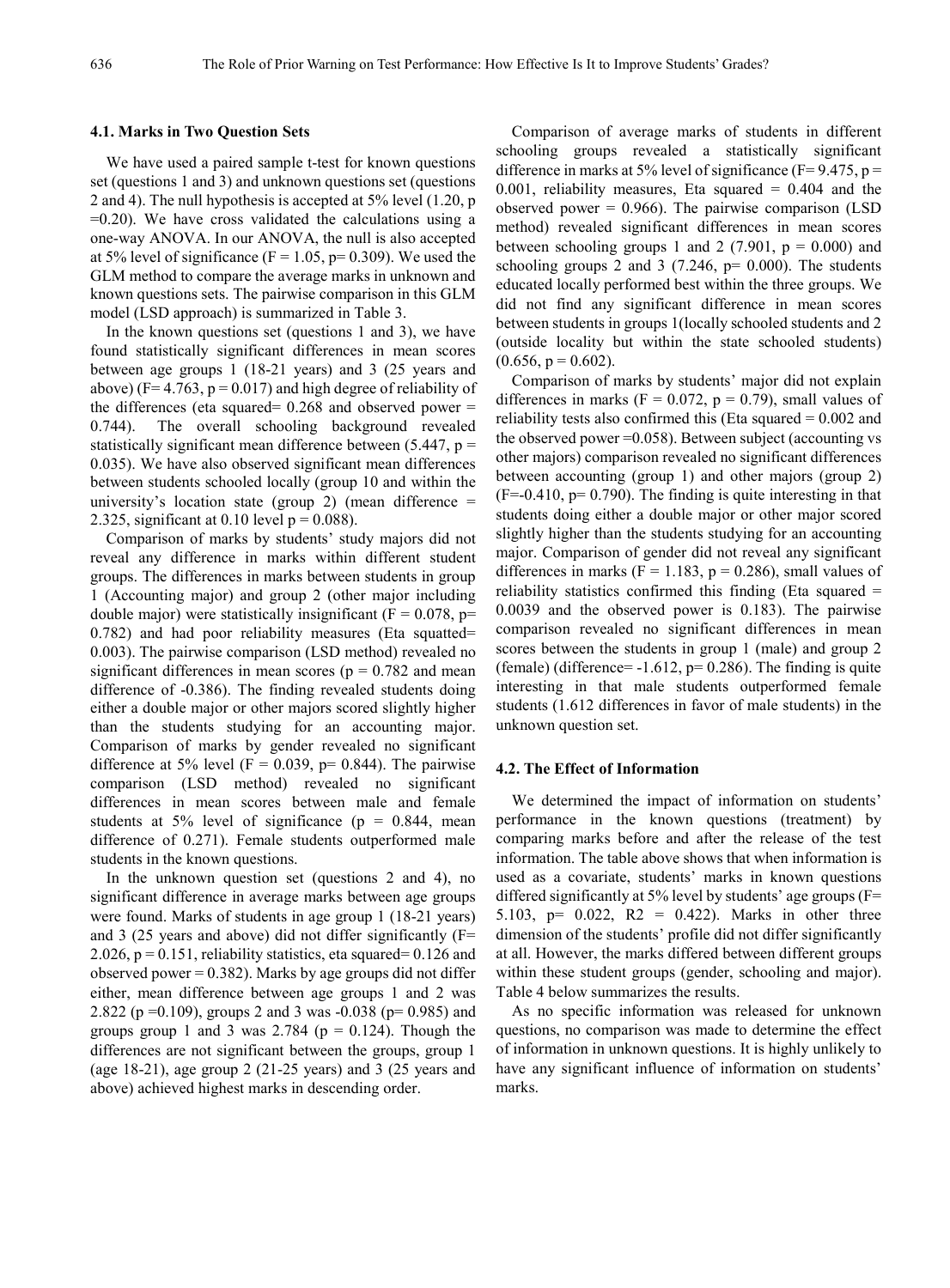| Variables                    | Total marks<br>(Before info) | Total marks<br>(After info) | Net change<br>(information)<br>effect) | Gains/Losses<br>in marks |
|------------------------------|------------------------------|-----------------------------|----------------------------------------|--------------------------|
| Age                          |                              |                             |                                        |                          |
| $18-21(Group 1)$             | 21.68                        | 21.79                       | 0.11                                   | Gained                   |
| 22-24(Group 2)               | 18.00                        | 17.85                       | $-0.15$                                | Lost                     |
| $25 - (Group\;3)$            | 16.95                        | 17.27                       | 0.32                                   | Gained                   |
| Schooling                    |                              |                             |                                        |                          |
| Local (Group 1)              | 18.94                        | 18.83                       | $-0.11$                                | Lost                     |
| Within Queensland (Group 2)  | 20.41                        | 20.60                       | 0.19                                   | Gained                   |
| Outside Queensland (Group 3) | 18.25                        | 18.62                       | 0.37                                   | Gained                   |
| Gender                       |                              |                             |                                        |                          |
| Female                       | 18.93                        | 18.14                       | $-0.79$                                | Lost                     |
| Male                         | 19.61                        | 19.53                       | $-0.08$                                | Lost                     |
| Major                        |                              |                             |                                        |                          |
| Accounting (Group 1)         | 19.05                        | 19.24                       | 0.19                                   | Gained                   |
| Other Major (Group 2)        | 19.51                        | 19.41                       | $-0.10$                                | Lost                     |

**Table 4.** Effect of information on known questions

## **5. Summary and Conclusions**

This study was aimed to examine the role of warning in the form of disclosure of test information. We have observed from past studies that students ask for examination information in the belief that such information may help them to prepare for an examination and also help them to choose appropriate study strategies, that is, deep versus surface approaches.

Our first objective was to determine if students perceive warning useful for developing study strategies for an upcoming final examination. The finding was that students did not perceive examination warning useful to prepare for an examination. Even though students demand for examination information, and the institution where this research is conducted has no formal policy on warning, we have conducted this research to test the real efficacy of warning (information about the final exam) on examination performance. The study also finds that there are no differences in perceptions between students grouped by age, gender, major and prior schooling background. Therefore, the conclusion is that even though students demand information about an upcoming test, the findings from the responses contradicted their claims for specific examination guidelines. The students may have possessed the information from the lecturer but may have ignored the information significantly, or it may be that the disclosed test items are difficult to comprehend in a controlled, timed exam setting, and also difficult to solve. Two of the known questions are taken from topics requiring higher order thinking and comprehension skills, and the use of deep level of study strategy. As the survey instruments were filled in before taking the actual examination, students' willingness rather

than the actual use of information was represented in the statistical results.

In order to get further insights, achievement marks in known (treatment) and unknown (control) questions sets were compared and contrasted independently. The key finding was that marks did not differ between the control and treatment groups (null accepted); however, pairwise comparison revealed differences in marks between groups in these two types of question sets. Younger students aged between 18-21 years (group 1) achieved the highest marks, followed by students aged between 21-25 years (group two) and students aged 25 and above (group 3). Thus, the overall conclusion is there is a negative relationship between age and achievement marks, that is, as the students grow older, their marks in an exam can decline. This may be attributed to students' declining abilities to grasp new concepts and ideas with the aging process. We have also explored the relationship between major and marks achieved in control and treatment groups and observed no significant effect of major on marks. However, the pairwise comparisons revealed students doing a double major outperformed mainstream accounting major students. In the subject, students' from five different double major or double degrees were enrolled. It may the aptitude of these students that contributed to a slight difference in marks in favor of other majors. When schooling and marks were compared, significant differences by schooling background were observed. Students from out of Queensland performed worst followed by students from within the Queensland but outside the location of the University school catchment areas. The students from the local school suburbs (about 100 square Kilometer) achieved the highest marks. Finally, our analysis revealed no statistically significant difference in marks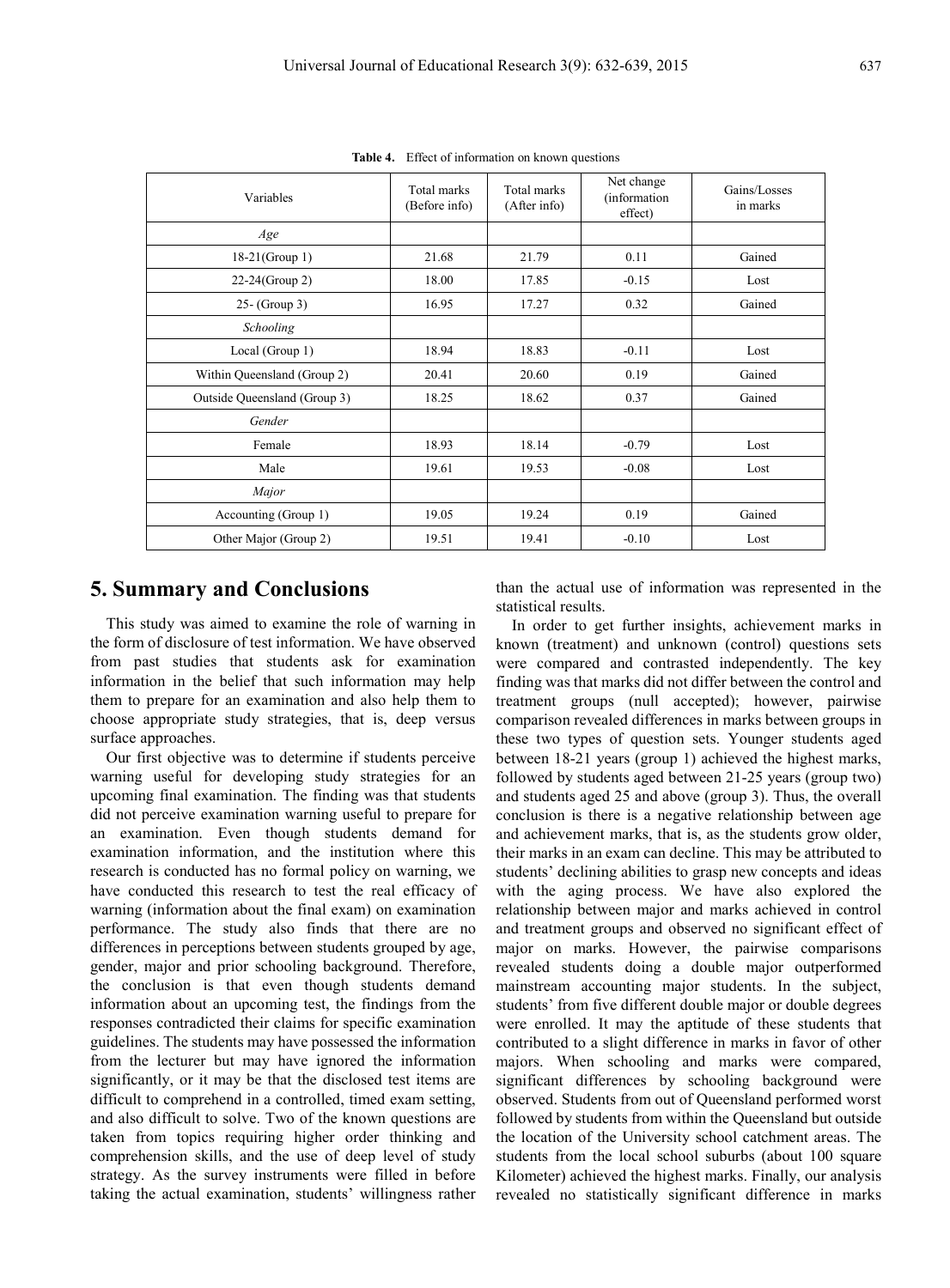between male and female students in both types of question sets. However, the pairwise comparison revealed female students outperforming male students in both known and the unknown segments of the exam. The female students usually worked harder in the subject, they attended most of the lectures, attempted most of the tutorial questions and other directed studies. These factors may have contributed to their higher marks.

The final objective of this study was to examine the effect of information on students' marks. Comparison of marks before and after the inclusion of information (as a co-variate) revealed age as the only group to have statistically significant different performance across different age groups. The pairwise comparison revealed five out of ten groups had improvements in marks after the effect of information was considered in the calculations. The average marks of statistically significant different marks before and after the inclusion of information effect was reduced from two to only one group of students (by age groups). However, overall, there were absolute marks improvements in five groups and reduction in marks in the other five groups, and the differences in marks were reduced after the effect of information was considered in the calculations.

Thus, we can infer that information (though very general) helped the students to study for the test and helped the students improve. It may be the students were less anxious after the receipt of information or were able to focus on important text material or that they used the examination guidelines seriously to study for the test. Even though the first hypothesis did not reveal significant differences in willingness to use test information, the students indeed used the information to study for the test, the comparison of marks before and after the inclusion of information effect (co-variate) confirmed this. The marks in the later (control) established that information about a test (cues or warning) made a difference to students' marks. Thus, the finding contradicts earlier works of Foos [8], Ismail and Qayyum [15], Weiner [17] that information does not make a difference to students' performances, and empirically validates the theoretical work of Weber and Bizer [12] that examination information is somehow useful to students.

This paper adds to the current body of the literature in three different ways. First of all unlike prior studies, the current study explores the role of warning or cues as an independent construct. The objective was to gauge the students' willingness to use cues or warning to prepare for a test. The second contribution is unique in that unlike prior studies, we have grouped the questions of a final examination into two groups, by the availability of information, a known question set and an unknown question set, each set comprising of two questions. Comparison of marks of students grouped by major, gender, schooling background and age revealed students' performances and differences in marks in known and unknown questions. Finally, we have shown that information can be quantified and its effect on students' can be determined (in absolute terms) which may be useful for teaching and assessment practices.

## **6. Limitations and Further Research**

This research is based on a study of a single subject taught at an Australian university. Therefore, the generalization applies to one subject area only. Samples can be drawn from classes with larger enrolments (e.g. first year Accounting, Business Statistics etc. where at least 200 students normally enroll in any academic year) to replicate this study and explore the reliability and validity of the conclusions reached in this paper. Financial Accounting and Business Statistics taught at the institution where this research was carried out have similar curriculum and rigor. Only four questions on students' willingness to use test information were used to test the efficacy of information use. More questions can be added to overcome the shortcomings of limited number of questions used here. We have examined the effect of test information on students' anxiety levels and possible responses (motivation to study or withdrawal from studies), and test performance. Other variables may be included to explain the reasons for differing test performance of different student groups used in this study.

Only test of proportions, t-tests and one-way ANOVA tests were performed. The use of other statistical tests such as a regression analysis, ANCOVA or MANCOVA may be used in future studies to improve the reliability and validity of the results reported in this paper. The release of information to students is used as a proxy for students' actual use of examination information which was not followed up by another survey. It may be worthwhile following up the actual use of information after the completion of grading the exam. Finally, the study can be replicated in other grade levels such as first year, second year or post graduate levels for further insights into students' actual and intended use of such information.

### **Acknowledgements**

This paper is an ethics approved research project conducted by the author (Ethics Approval  $#$  H4872). An earlier version of this paper was presented at the weekly seminar of James Cook University and benefited from the constructive comments from the participants at the seminar. The paper was also presented at the 29 WBI Conference held in Sydney (24-25 November 2015) and benefited from the constructive comments from Professor Lewlyn Lester Raj Rodrigues.

## **REFERENCES**

- [1] Burns, D.J., Will I Do as Well on the Final Exam as I Expect? An Examination of Students' Expectations. Journal of the Scholarship of Teaching and Learning. 8(3): p. 1-19. 2008
- [2] Lewis, R., P. Berghoff, and P. Pheeney, Focusing Students: three approaches for learning through evaluation. Innovative